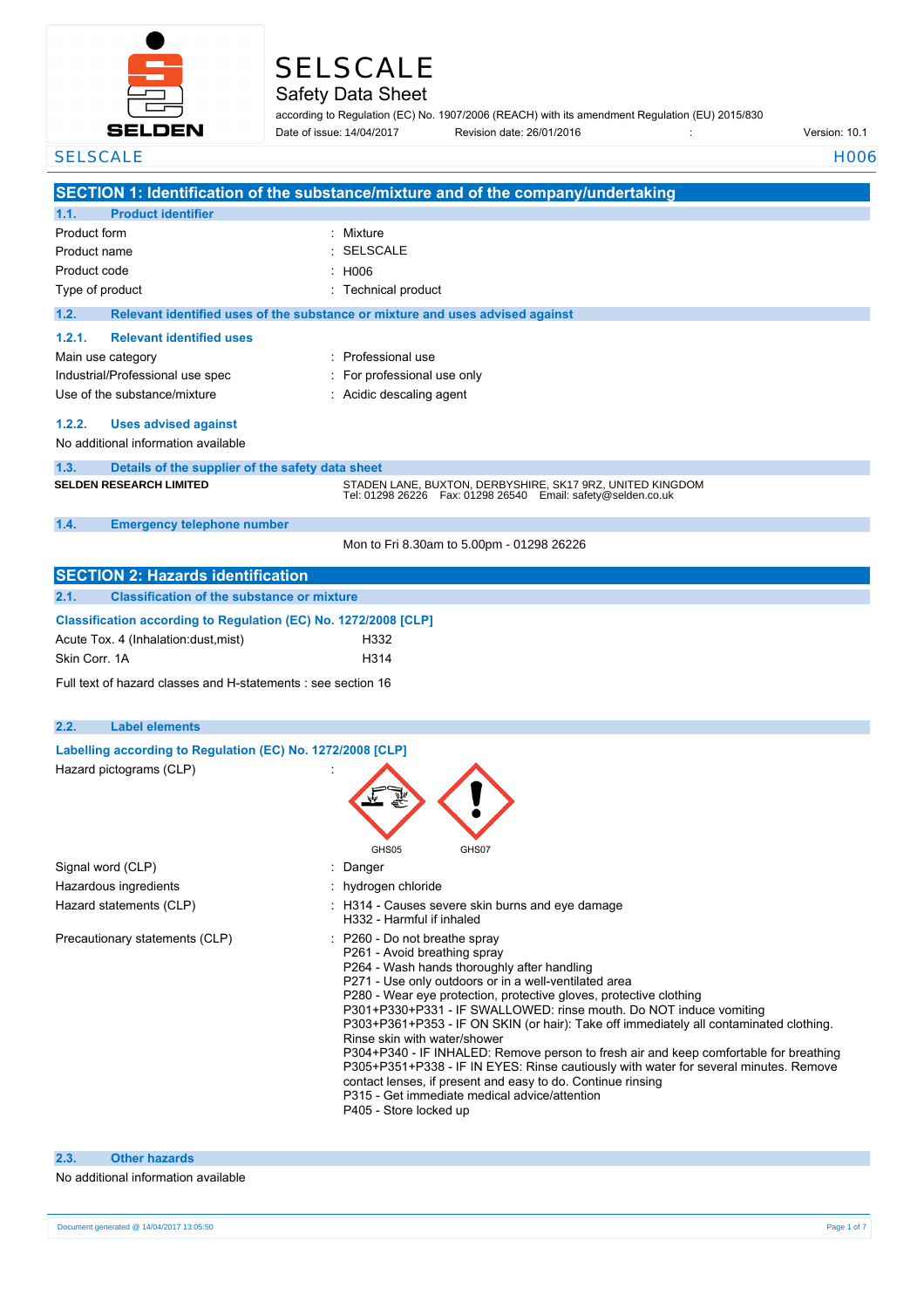# SELSCALE HOO6

### Safety Data Sheet

according to Regulation (EC) No. 1907/2006 (REACH) with its amendment Regulation (EU) 2015/830

### **SECTION 3: Composition/information on ingredients**

#### **3.1. Substance**

Not applicable

#### **3.2. Mixture**

| <b>Name</b>                                                             | <b>Product identifier</b>                                             | $\frac{9}{6}$ | <b>Classification according to</b><br>Directive 67/548/EEC | <b>Classification according to</b><br><b>Regulation (EC) No.</b><br>1272/2008 [CLP] |
|-------------------------------------------------------------------------|-----------------------------------------------------------------------|---------------|------------------------------------------------------------|-------------------------------------------------------------------------------------|
| hydrogen chloride                                                       | (CAS No) 7647-01-0<br>(EC no) 231-595-7<br>(EC index no) 017-002-00-2 | 15 - 30       | T: R23<br>C: R35                                           | Press, Gas<br>Acute Tox. 3 (Inhalation), H331<br>Skin Corr. 1A, H314                |
| Oxirane, 2-methyl-, polymer with oxirane,<br>mono(2-propylheptyl) ether | (CAS No) Polymer DT03                                                 | $1 - 5$       | Xn: R22<br>Xi: R41                                         | Acute Tox. 4 (Oral), H302<br>Eye Dam. 1, H318                                       |

Full text of R- and H-statements: see section 16

| <b>SECTION 4: First aid measures</b>                                          |                                                                                                                                     |
|-------------------------------------------------------------------------------|-------------------------------------------------------------------------------------------------------------------------------------|
| 4.1.<br><b>Description of first aid measures</b>                              |                                                                                                                                     |
| First-aid measures general                                                    | Get medical advice/attention if you feel unwell.                                                                                    |
| First-aid measures after inhalation                                           | Remove person to fresh air and keep comfortable for breathing.                                                                      |
| First-aid measures after skin contact                                         | Wash with plenty of soap and water. Take off immediately all contaminated clothing and wash it<br>before reuse.                     |
| First-aid measures after eye contact                                          | Immediately rinse with water for a prolonged period while holding the eyelids wide open. Get<br>immediate medical advice/attention. |
| First-aid measures after ingestion                                            | Do NOT induce vomiting. Rinse mouth. Drink plenty of water. Get medical advice/attention.                                           |
| 4.2.<br>Most important symptoms and effects, both acute and delayed           |                                                                                                                                     |
| Symptoms/injuries after inhalation                                            | May cause respiratory irritation.                                                                                                   |
| Symptoms/injuries after skin contact                                          | Burns.                                                                                                                              |
| Symptoms/injuries after eye contact                                           | Causes serious eye damage.                                                                                                          |
| Symptoms/injuries after ingestion                                             | Burns.                                                                                                                              |
| 4.3.                                                                          | Indication of any immediate medical attention and special treatment needed                                                          |
| Treat symptomatically.                                                        |                                                                                                                                     |
| <b>SECTION 5: Firefighting measures</b>                                       |                                                                                                                                     |
| 5.1.<br><b>Extinguishing media</b>                                            |                                                                                                                                     |
| Suitable extinguishing media                                                  | : Carbon dioxide. Dry powder. Foam.                                                                                                 |
| 5.2.<br>Special hazards arising from the substance or mixture                 |                                                                                                                                     |
| Hazardous decomposition products in case of<br>fire                           | : Corrosive vapours.                                                                                                                |
| 5.3.<br><b>Advice for firefighters</b>                                        |                                                                                                                                     |
| No additional information available                                           |                                                                                                                                     |
| <b>SECTION 6: Accidental release measures</b>                                 |                                                                                                                                     |
| 6.1.<br>Personal precautions, protective equipment and emergency procedures   |                                                                                                                                     |
| 6.1.1.<br>For non-emergency personnel                                         |                                                                                                                                     |
| Emergency procedures                                                          | : Evacuate unnecessary personnel.                                                                                                   |
| 6.1.2.<br>For emergency responders                                            |                                                                                                                                     |
| Protective equipment                                                          | : Use personal protective equipment as required.                                                                                    |
|                                                                               |                                                                                                                                     |
| 6.2.<br><b>Environmental precautions</b><br>Avoid release to the environment. |                                                                                                                                     |
| 6.3.<br>Methods and material for containment and cleaning up                  |                                                                                                                                     |
| For containment                                                               | : Collect spillage.                                                                                                                 |
| Methods for cleaning up                                                       | Soak up spills with inert solids, such as clay or diatomaceous earth as soon as possible.                                           |
| 6.4.<br><b>Reference to other sections</b>                                    |                                                                                                                                     |
|                                                                               | For further information refer to section 8: "Exposure controls/personal protection". For further information refer to section 13.   |
| <b>SECTION 7: Handling and storage</b>                                        |                                                                                                                                     |
| <b>Precautions for safe handling</b><br>7.1.                                  |                                                                                                                                     |
| Precautions for safe handling                                                 | : Avoid contact with skin and eyes.                                                                                                 |
| Document generated @ 14/04/2017 13:05:50                                      | Page 2 of 7                                                                                                                         |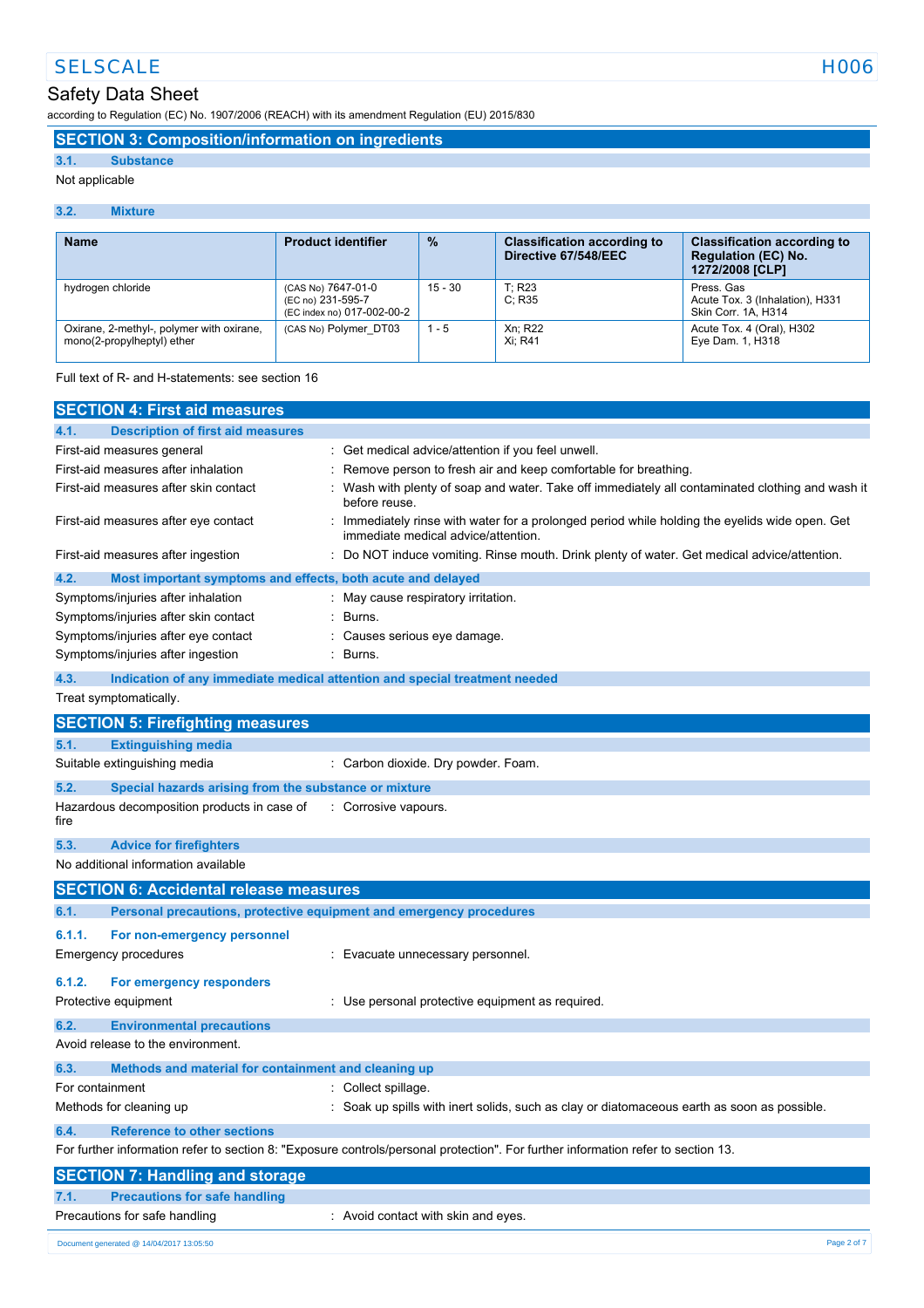### SELSCALE NOOS NOTES AND THE SELSCALE THAT IS A RELATED AND THE SELSCALE THAT IS A RELATED AND THE SELSCALE THAT IS A RELATED AND THE SELSCALE THAT IS A RELATED AND THE SELSCALE THAT IS A RELATED AND THE SELSCALE THAT IS A

### Safety Data Sheet

according to Regulation (EC) No. 1907/2006 (REACH) with its amendment Regulation (EU) 2015/830

| Hygiene measures            | : Do not eat, drink or smoke when using this product.           |  |
|-----------------------------|-----------------------------------------------------------------|--|
| 7.2.                        | Conditions for safe storage, including any incompatibilities    |  |
| <b>Technical measures</b>   | Does not require any specific or particular technical measures. |  |
| Storage conditions          | Keep container closed when not in use.                          |  |
| Incompatible products       | Strong bases. Oxidizing agent.                                  |  |
| Incompatible materials      | Metals.                                                         |  |
| Special rules on packaging  | Keep only in original container.                                |  |
| 7.3.<br>Specific end use(s) |                                                                 |  |

No additional information available

**SECTION 8: Exposure controls/personal protection**

#### **8.1. Control parameters**

No additional information available

#### **8.2. Exposure controls**

Materials for protective clothing : Safety boots. PICM008

Hand protection in the state of the state of the Protective gloves

Eye protection **in the same of the set of the set of the set of the set of the set of the set of the set of the set of the set of the set of the set of the set of the set of the set of the set of the set of the set of the** 

Skin and body protection **in the suitable protective clothing** : Wear suitable protective clothing

Respiratory protection : Not required for normal conditions of use



# **SECTION 9: Physical and chemical properties**

|   | Information on basic physical and chemical properties |
|---|-------------------------------------------------------|
| t | Liquid                                                |
|   | Mobile liquid.                                        |
|   | red.                                                  |
|   | acidic.                                               |
|   | No data available                                     |
|   | 1                                                     |
|   | No data available                                     |
|   | No data available                                     |
|   | No data available                                     |
|   | No data available                                     |
|   | No data available                                     |
|   | No data available                                     |
|   | No data available                                     |
|   | No data available                                     |
|   | No data available                                     |
|   | No data available                                     |
|   | 1.09                                                  |
|   | No data available                                     |
|   | No data available                                     |
|   | No data available                                     |
|   | No data available                                     |
|   | No data available                                     |
|   | No data available                                     |
|   | No data available                                     |
|   |                                                       |

**9.2. Other information**

No additional information available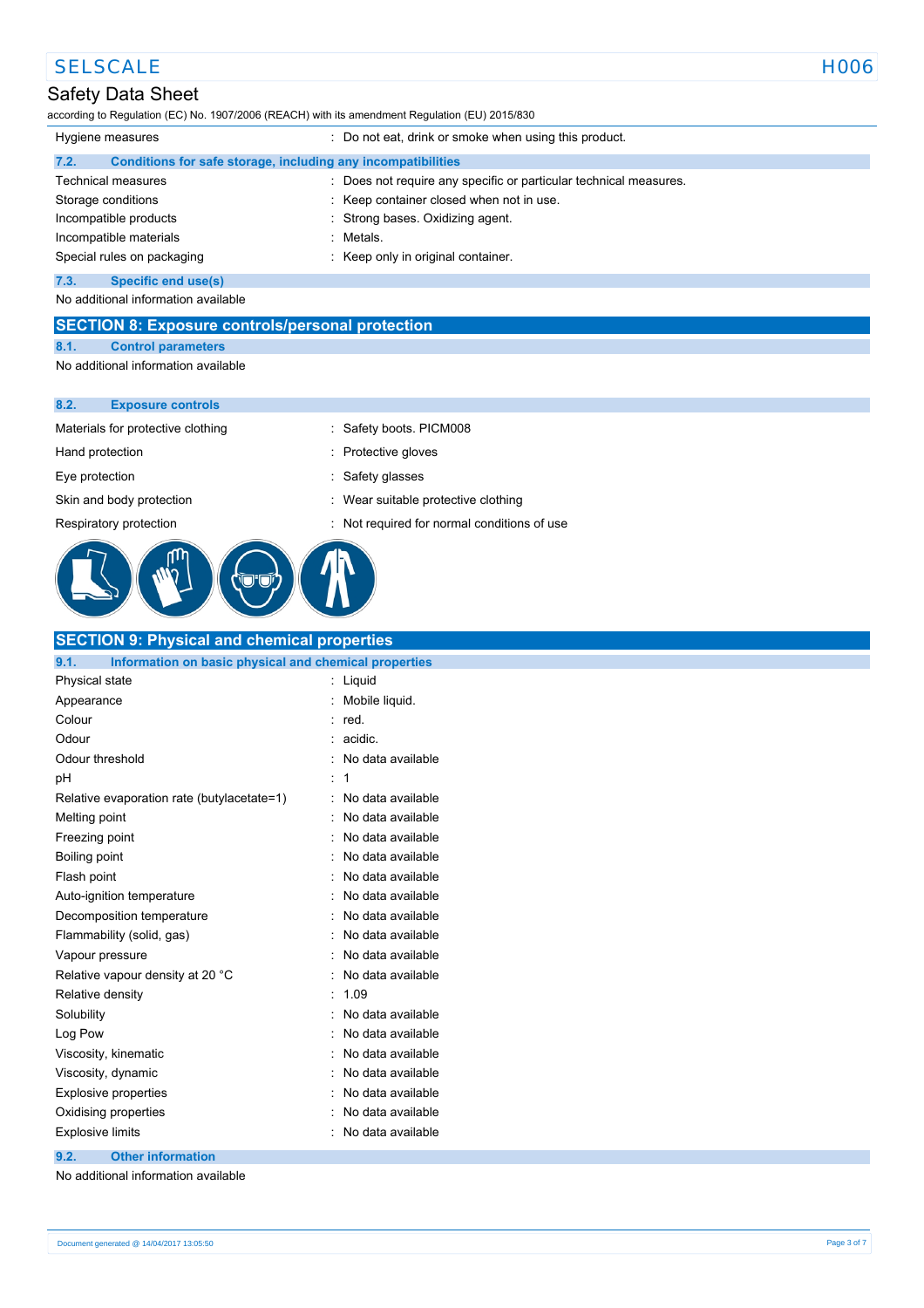# SELSCALE HOO6

### Safety Data Sheet

according to Regulation (EC) No. 1907/2006 (REACH) with its amendment Regulation (EU) 2015/830

|                                     | <b>SECTION 10: Stability and reactivity</b> |  |  |
|-------------------------------------|---------------------------------------------|--|--|
| 10.1.                               | <b>Reactivity</b>                           |  |  |
| No additional information available |                                             |  |  |
| 10.2.                               | <b>Chemical stability</b>                   |  |  |
|                                     | Stable under normal conditions.             |  |  |
| 10.3.                               | <b>Possibility of hazardous reactions</b>   |  |  |
|                                     | No additional information available         |  |  |
| 10.4.                               | <b>Conditions to avoid</b>                  |  |  |
|                                     | No additional information available         |  |  |
| 10.5.                               | <b>Incompatible materials</b>               |  |  |
| metals.                             |                                             |  |  |
| 10.6.                               | <b>Hazardous decomposition products</b>     |  |  |

No additional information available

| <b>SECTION 11: Toxicological information</b>          |                                                     |  |
|-------------------------------------------------------|-----------------------------------------------------|--|
| 11.1.<br>Information on toxicological effects         |                                                     |  |
| Acute toxicity                                        | Inhalation: dust, mist: Harmful if inhaled.         |  |
| ATE CLP (dust, mist)                                  | 2.601 mg/l/4h                                       |  |
| Skin corrosion/irritation                             | : Causes severe skin burns and eye damage.<br>pH: 1 |  |
| Serious eye damage/irritation                         | Serious eye damage, category 1, implicit<br>pH: 1   |  |
| Respiratory or skin sensitisation                     | : Not classified                                    |  |
| Germ cell mutagenicity                                | : Not classified                                    |  |
| Carcinogenicity                                       | Not classified                                      |  |
| Reproductive toxicity                                 | Not classified                                      |  |
| Specific target organ toxicity (single exposure)      | : Not classified                                    |  |
| Specific target organ toxicity (repeated<br>exposure) | : Not classified                                    |  |
| Aspiration hazard                                     | Not classified                                      |  |

#### **SECTION 12: Ecological information**

| 12.1.<br><b>Toxicity</b>                                                            |                                           |  |  |
|-------------------------------------------------------------------------------------|-------------------------------------------|--|--|
| Oxirane, 2-methyl-, polymer with oxirane, mono(2-propylheptyl) ether (Polymer_DT03) |                                           |  |  |
| LC50 fish 1                                                                         | $> 10 - 100$ mg/l                         |  |  |
| EC50 Daphnia 1                                                                      | $> 10 - 100$ mg/l                         |  |  |
| ErC50 (other aquatic plants)                                                        | $> 10 - 100$ mg/l                         |  |  |
|                                                                                     |                                           |  |  |
| 12.2.<br><b>Persistence and degradability</b>                                       |                                           |  |  |
| No additional information available                                                 |                                           |  |  |
| 12.3.<br><b>Bioaccumulative potential</b>                                           |                                           |  |  |
| No additional information available                                                 |                                           |  |  |
| 12.4.<br><b>Mobility in soil</b>                                                    |                                           |  |  |
| No additional information available                                                 |                                           |  |  |
| 12.5.                                                                               | <b>Results of PBT and vPvB assessment</b> |  |  |
| No additional information available                                                 |                                           |  |  |
| 12.6.<br><b>Other adverse effects</b>                                               |                                           |  |  |
| No additional information available                                                 |                                           |  |  |
| <b>SECTION 13: Disposal considerations</b>                                          |                                           |  |  |
| <b>Waste treatment methods</b><br>13.1.                                             |                                           |  |  |
| No additional information available                                                 |                                           |  |  |
| <b>SECTION 14: Transport information</b>                                            |                                           |  |  |
| In accordance with ADR / RID / IMDG / IATA / ADN                                    |                                           |  |  |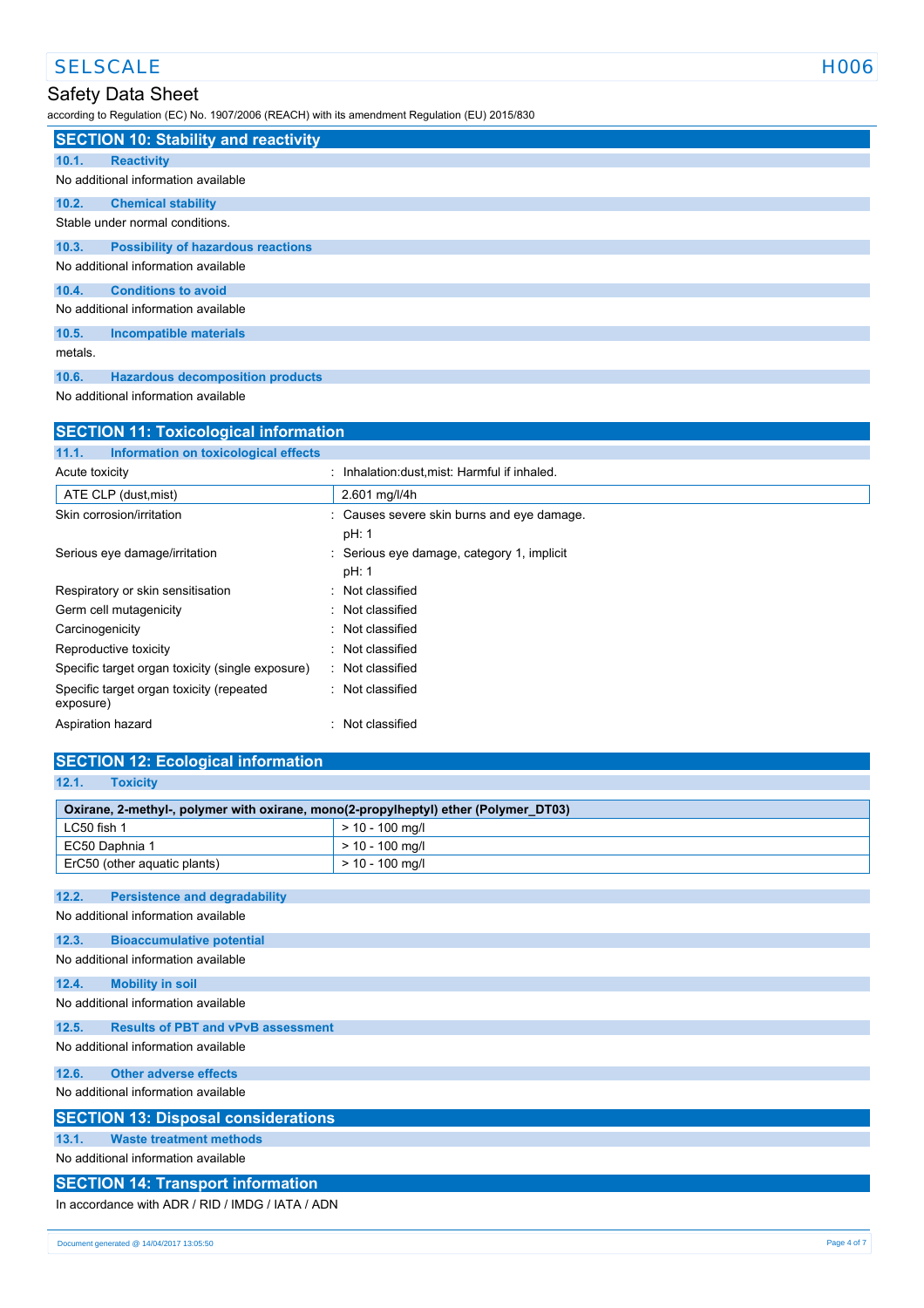| <b>SELSCALE</b>                                                                                                     | <b>HOO6</b>                              |
|---------------------------------------------------------------------------------------------------------------------|------------------------------------------|
| Safety Data Sheet<br>according to Regulation (EC) No. 1907/2006 (REACH) with its amendment Regulation (EU) 2015/830 |                                          |
| <b>UN number</b><br>14.1.                                                                                           |                                          |
| UN-No. (ADR)                                                                                                        | : 1789                                   |
| UN-No. (IMDG)                                                                                                       | : 1789                                   |
| UN-No. (IATA)                                                                                                       | : 1789                                   |
| 14.2.<br><b>UN proper shipping name</b>                                                                             |                                          |
| Proper Shipping Name (ADR)                                                                                          | : HYDROCHLORIC ACID                      |
| Proper Shipping Name (IMDG)                                                                                         | : HYDROCHLORIC ACID                      |
| Proper Shipping Name (IATA)                                                                                         | : HYDROCHLORIC ACID                      |
| Transport document description (ADR)                                                                                | : UN 1789 HYDROCHLORIC ACID, 8, II, (E)  |
| Transport document description (IMDG)                                                                               | : UN 1789 HYDROCHLORIC ACID, 8, II       |
| 14.3.<br><b>Transport hazard class(es)</b><br><b>ADR</b>                                                            |                                          |
| Transport hazard class(es) (ADR)                                                                                    | : 8                                      |
| Danger labels (ADR)                                                                                                 | $\therefore$ 8                           |
|                                                                                                                     |                                          |
|                                                                                                                     |                                          |
|                                                                                                                     |                                          |
|                                                                                                                     |                                          |
|                                                                                                                     |                                          |
|                                                                                                                     |                                          |
| <b>IMDG</b>                                                                                                         |                                          |
| Transport hazard class(es) (IMDG)                                                                                   | : 8                                      |
| Danger labels (IMDG)                                                                                                | $\therefore$ 8                           |
|                                                                                                                     |                                          |
|                                                                                                                     |                                          |
|                                                                                                                     |                                          |
|                                                                                                                     |                                          |
|                                                                                                                     |                                          |
|                                                                                                                     |                                          |
| <b>IATA</b>                                                                                                         |                                          |
| Transport hazard class(es) (IATA)                                                                                   | : 8                                      |
| Hazard labels (IATA)                                                                                                | : 8                                      |
|                                                                                                                     |                                          |
|                                                                                                                     |                                          |
|                                                                                                                     |                                          |
|                                                                                                                     |                                          |
|                                                                                                                     |                                          |
|                                                                                                                     |                                          |
| 14.4.<br><b>Packing group</b>                                                                                       |                                          |
| Packing group (ADR)                                                                                                 | $\pm$ 11                                 |
| Packing group (IMDG)                                                                                                | $\pm$ 11                                 |
| Packing group (IATA)                                                                                                | $\pm$ 11                                 |
| <b>Environmental hazards</b><br>14.5.                                                                               |                                          |
| Dangerous for the environment                                                                                       | : No                                     |
| Marine pollutant                                                                                                    | : No                                     |
| Other information                                                                                                   | : No supplementary information available |
| <b>Special precautions for user</b><br>14.6.                                                                        |                                          |
| - Overland transport                                                                                                |                                          |

| Classification code (ADR)      | $\therefore$ C1    |
|--------------------------------|--------------------|
| Special provisions (ADR)       | :520               |
| Limited quantities (ADR)       | $\pm$ 11           |
| Excepted quantities (ADR)      | $·$ F <sub>2</sub> |
| Packing instructions (ADR)     | : P001, IBC02      |
| Mixed packing provisions (ADR) | : MP15             |
|                                |                    |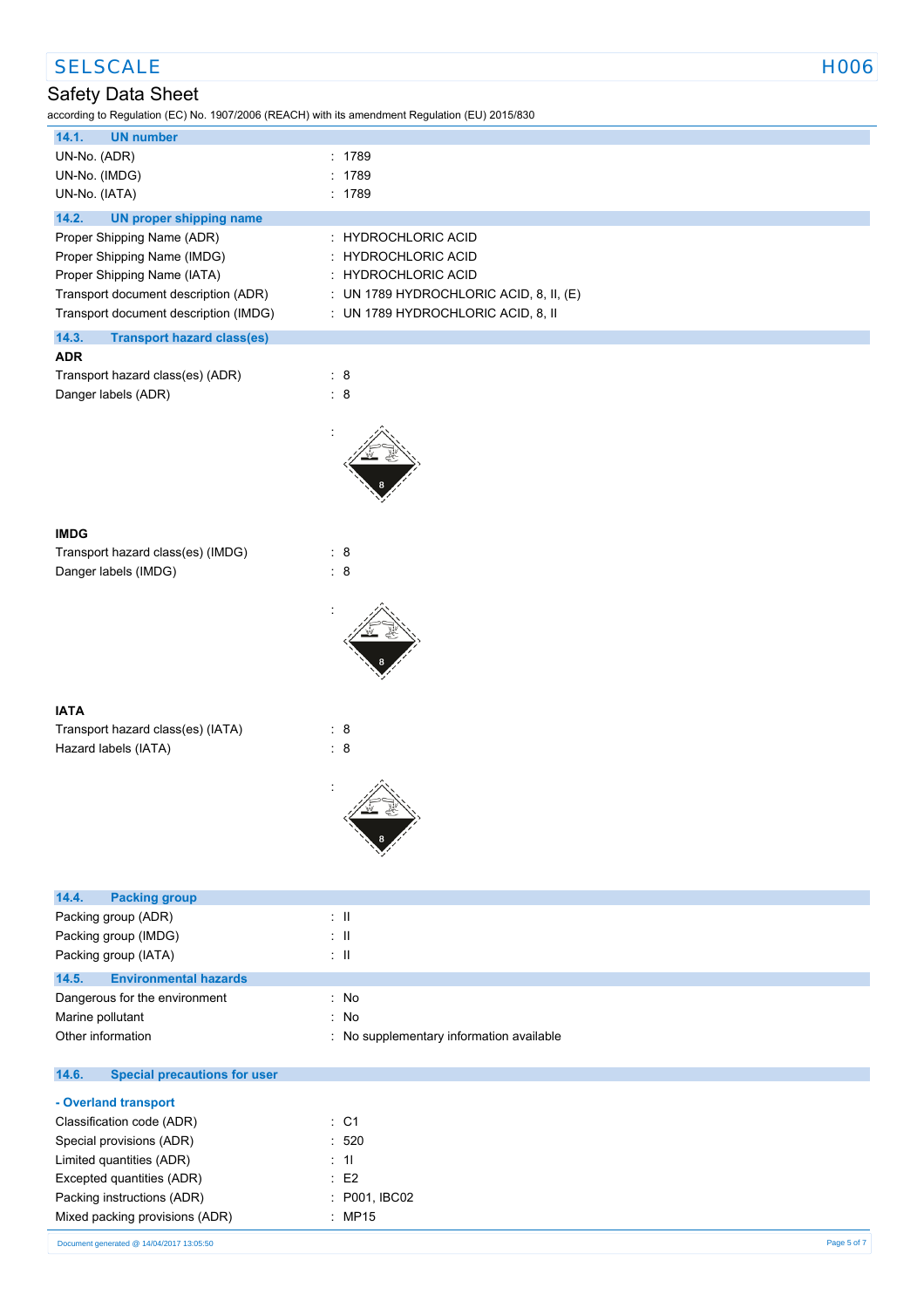# SELSCALE NOOS NOTES AND THE SELSCALE THAT IS A RELATED AND THE SELSCALE THAT IS A RELATED AND THE SELSCALE THAT IS A RELATED AND THE SELSCALE THAT IS A RELATED AND THE SELSCALE THAT IS A RELATED AND THE SELSCALE THAT IS A

## Safety Data Sheet

according to Regulation (EC) No. 1907/2006 (REACH) with its amendment Regulation (EU) 2015/830

| Portable tank and bulk container instructions<br>(ADR)       | : T8                                                                     |
|--------------------------------------------------------------|--------------------------------------------------------------------------|
| Portable tank and bulk container special<br>provisions (ADR) | $:$ TP2                                                                  |
| Tank code (ADR)                                              | : L4BN                                                                   |
| Vehicle for tank carriage                                    | : AT                                                                     |
| Transport category (ADR)                                     | $\therefore$ 2                                                           |
| Hazard identification number (Kemler No.)                    | : 80                                                                     |
| Orange plates                                                | 80<br>1789                                                               |
| Tunnel restriction code (ADR)                                | : E                                                                      |
| EAC code                                                     | : 2R                                                                     |
| - Transport by sea                                           |                                                                          |
| Limited quantities (IMDG)                                    | : 1 L                                                                    |
| Excepted quantities (IMDG)                                   | E2                                                                       |
| Packing instructions (IMDG)                                  | P001                                                                     |
| IBC packing instructions (IMDG)                              | IBC02                                                                    |
| IBC special provisions (IMDG)                                | B20                                                                      |
| Tank instructions (IMDG)                                     | : T8                                                                     |
| Tank special provisions (IMDG)                               | $:$ TP2                                                                  |
| EmS-No. (Fire)                                               | $F-A$                                                                    |
| EmS-No. (Spillage)                                           | $:$ S-B                                                                  |
| Stowage category (IMDG)                                      | $\therefore$ C                                                           |
| - Air transport                                              |                                                                          |
| PCA Excepted quantities (IATA)                               | $\therefore$ E2                                                          |
| PCA Limited quantities (IATA)                                | : Y840                                                                   |
| PCA limited quantity max net quantity (IATA)                 | : 0.5L                                                                   |
| PCA packing instructions (IATA)                              | : 851                                                                    |
| PCA max net quantity (IATA)                                  | - 1L                                                                     |
| CAO packing instructions (IATA)                              | : 855                                                                    |
| CAO max net quantity (IATA)                                  | : 30L                                                                    |
| Special provisions (IATA)                                    | : A3                                                                     |
| ERG code (IATA)                                              | : 8L                                                                     |
| 14.7.                                                        | Transport in bulk according to Annex II of MARPOL 73/78 and the IBC Code |

IBC code : Not applicable.

#### **SECTION 15: Regulatory information**

**15.1. Safety, health and environmental regulations/legislation specific for the substance or mixture**

#### **15.1.1. EU-Regulations**

Contains no REACH substances with Annex XVII restrictions Contains no substance on the REACH candidate list Contains no REACH Annex XIV substances

#### **15.1.2. National regulations**

#### **Germany**

| VwVwS Annex reference                                                          | : Water hazard class (WGK) 1, slightly hazardous to water (Classification according to VwVwS,<br>Annex 4) |
|--------------------------------------------------------------------------------|-----------------------------------------------------------------------------------------------------------|
| 12th Ordinance Implementing the Federal<br>Immission Control Act - 12. BlmSchV | : Is not subject of the 12. BlmSchV (Hazardous Incident Ordinance)                                        |
| <b>Netherlands</b>                                                             |                                                                                                           |
| SZW-lijst van kankerverwekkende stoffen                                        | : None of the components are listed                                                                       |
| SZW-lijst van mutagene stoffen                                                 | : None of the components are listed                                                                       |